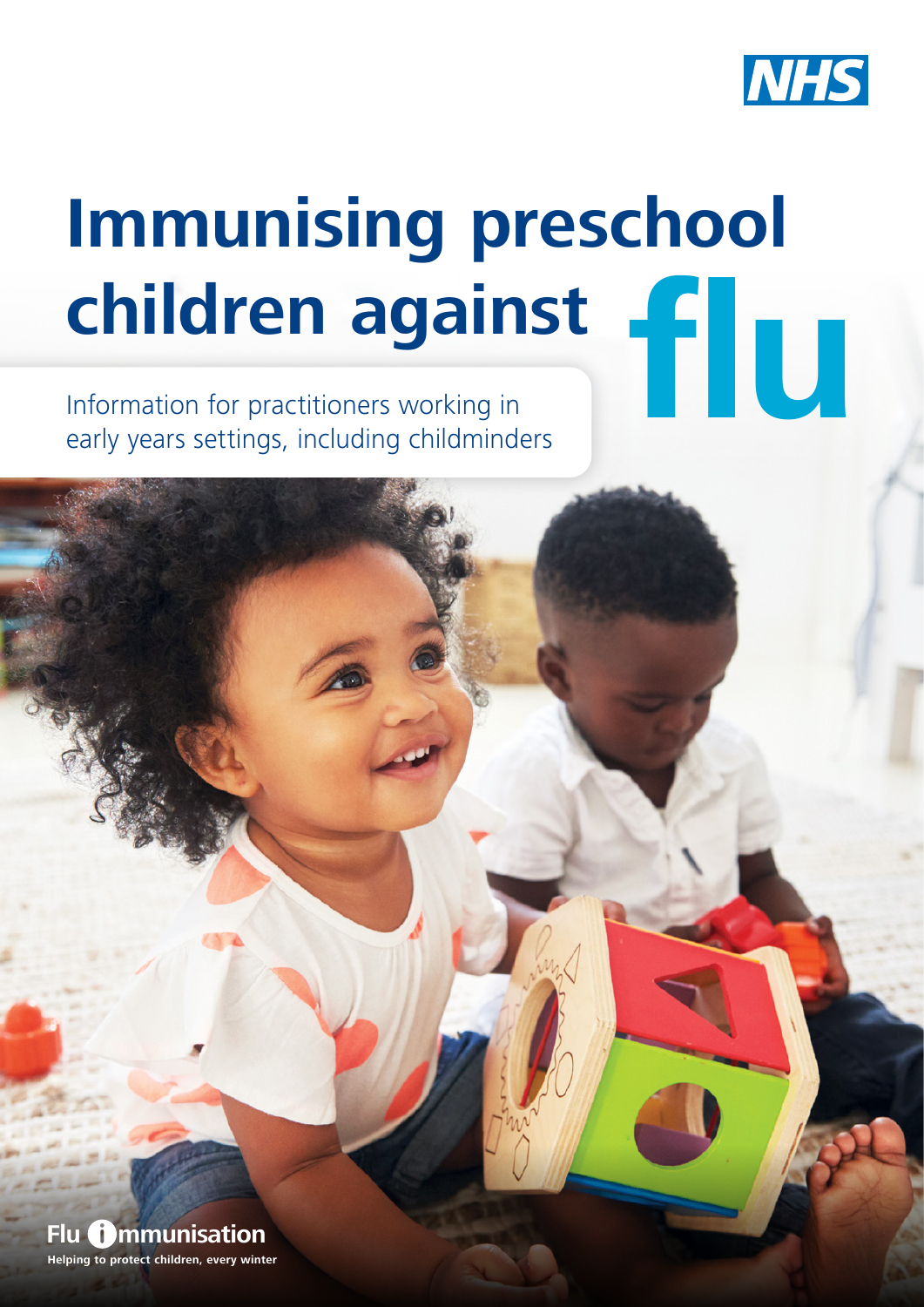**This information is about the annual fu vaccination programme for preschool children. It is for those working in the early years sector to inform them about the programme and how they can support it. It is for nursery and preschool managers and staff, and childminders delivering the Early Years Foundation Stage Framework and those who provide informal childcare.**

## **Background to the programme**

Flu is a common infection in babies and children and can be very unpleasant for them. Children under the age of five have the highest hospital admission rates for fu compared to other age groups.

All children aged 2 and 3 years old on 31 August 2021 are eligible for a free flu vaccination in the form of a nasal spray. However, not all parents are aware of this or take up the offer. Not only does the fu vaccine help to protect the children themselves, but by reducing the spread of fu it will also help protect family members, and others in the local community.

#### **What is fu?**

Flu in children can cause fever, stuffy nose, dry cough, sore throat, aching muscles and joints, and extreme tiredness. This can often last several days. Some children can get a very high fever, sometimes without the usual flu symptoms, and may need to go to hospital for treatment. Serious complications of flu include a painful ear infection, acute bronchitis, and pneumonia.

Flu is different from the common cold. It is caused by a different group of viruses and the symptoms tend to start more suddenly, be more severe and last longer.

#### **What is the purpose of the programme?**

Annual immunisation helps provide protection to individual children and reduces the spread of flu to their families, younger siblings, grandparents and the wider community, protecting others who are at increased risk of becoming seriously ill from fu.

For many years the flu vaccine has been offered to those who are most at risk of severe illness from fu. This includes pregnant women, those aged 65 years old and over, and those with long term health conditions, including children.

To further extend protection, the vaccination programme has been extended to 50 to 64 year olds this year. Helping to protect them against fu is particularly important this year with COVID-19 in circulation because people at risk from fu are also vulnerable to the complications of COVID-19. Research also shows that if you get both fu and COVID-19 at the same time you may be more seriously ill.

### **Where can children get the vaccine?**

All children who are aged 2 and 3 years old (on the 31 August 2021) can get the vaccine at their general practice. This is usually administered by the practice nurse and for most children is a quick and painless nasal spray.

There are some children for whom the nasal spray is not suitable. GP practices will check suitability before offering the vaccine.

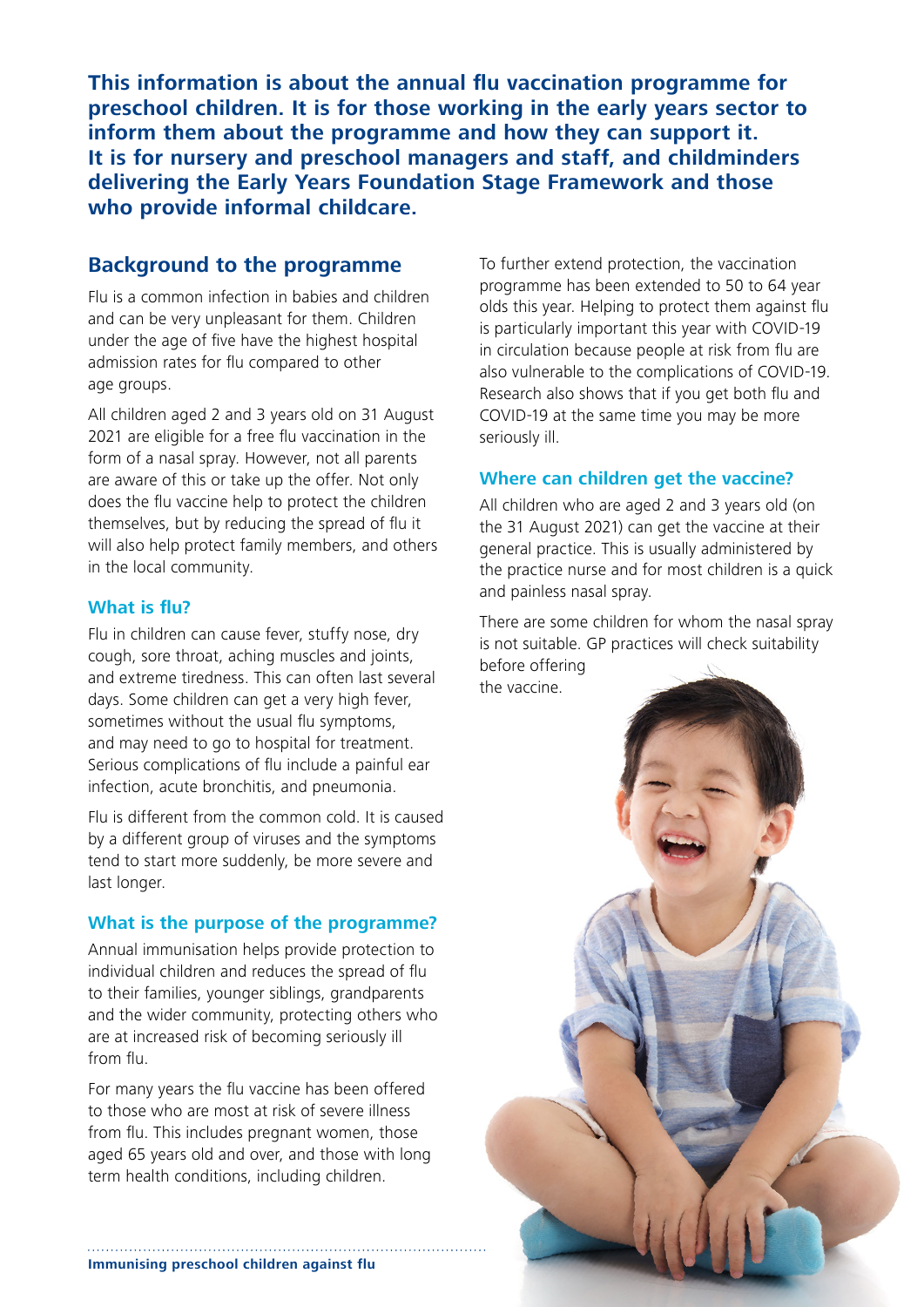#### **When do the vaccinations need to be given?**

To be effective, vaccinations need to be given in the autumn or early winter before fu starts to circulate. Flu viruses can change year on year. Consequently, vaccines are made each year to provide protection against the fu viruses that are predicted to circulate, and therefore the vaccine needs to be given on an annual basis.

#### **Can parents refuse to have their child vaccinated?**

Yes. The vaccination is not mandatory. Parents will need to give their informed consent for the vaccination. The nasal flu vaccine contains a highly processed form of gelatine (derived from pigs). For those who may not accept the use of porcine gelatine in medical products, an alternative injectable vaccine is available this year. Parents should discuss their options with their nurse or doctor.

## **The role of the Early Years Sector**

#### **What can staff in the early years sector do to support the programme?**

Staff working in the early years sector can help raise awareness of the programme amongst parents. Resources produced by Public Health England can be downloaded or ordered for free.

As well as protecting children and the wider community, promoting the fu vaccine promotes a healthy working environment in nurseries and childcare settings by reducing the risk of spread of flu to others including staff.

#### **Can staff have the vaccine?**

Not as part of this programme. The nasal fu vaccine used in this programme is not licensed for adults. Some early years providers, however, may choose to provide an injectable vaccine for their staff through their own occupational health services.

Staff with certain medical conditions that put them more at risk of flu, or who are pregnant, are entitled to free flu vaccination (injectable vaccine) through the NHS. Eligible staff should contact their GP practice. Some local pharmacies also provide this service.

For more information see **www.nhs.uk/fujab**

### **Resources**

**Public Health England has produced the following resources which can be downloaded or ordered for free from [www.gov.uk/government/](www.gov.uk/government/publications/flu-vaccination-leaflets-and-posters) [publications/fu-vaccination](www.gov.uk/government/publications/flu-vaccination-leaflets-and-posters)**leaflets-and-posters

**NHS** 





#### **Protecting your child against fu leaflet**

This provides information for parents and carers of preschool and primary school aged children on the flu vaccine. including how it works and contraindications.

#### **Five reasons to vaccinate your child against fu poster**

**fu: 5 reasons**

This sets out key messages for parents about the flu vaccine.

to vaccinate your child

**1. Protect your child**<br>The vaccine will help protect your child against fu and serious complications such as bronchitis and pneumonia

**NHS** 

**2. Protect you, your family and friends** Vaccinating your child will help protect more vulnerable friends and family

**3. No injection needed** 

The nasal spray is painless and easy to have

**4. It's better than having fu** The nasal spray helps protect against fu, has been given to millions of children worldwide and has an excellent safety record

**5. Avoid costs**<br>
If your child gets flu, you may have<br>
to take time off work or arrange<br>
alternative childcare

For more information **www.nhs.uk/child-fu**

> Flu **O** mmunisation Helping to protect children, every winter

© Crown copyright 2021. Product code: 2901251E1. Public Health England gateway number: 2021108.